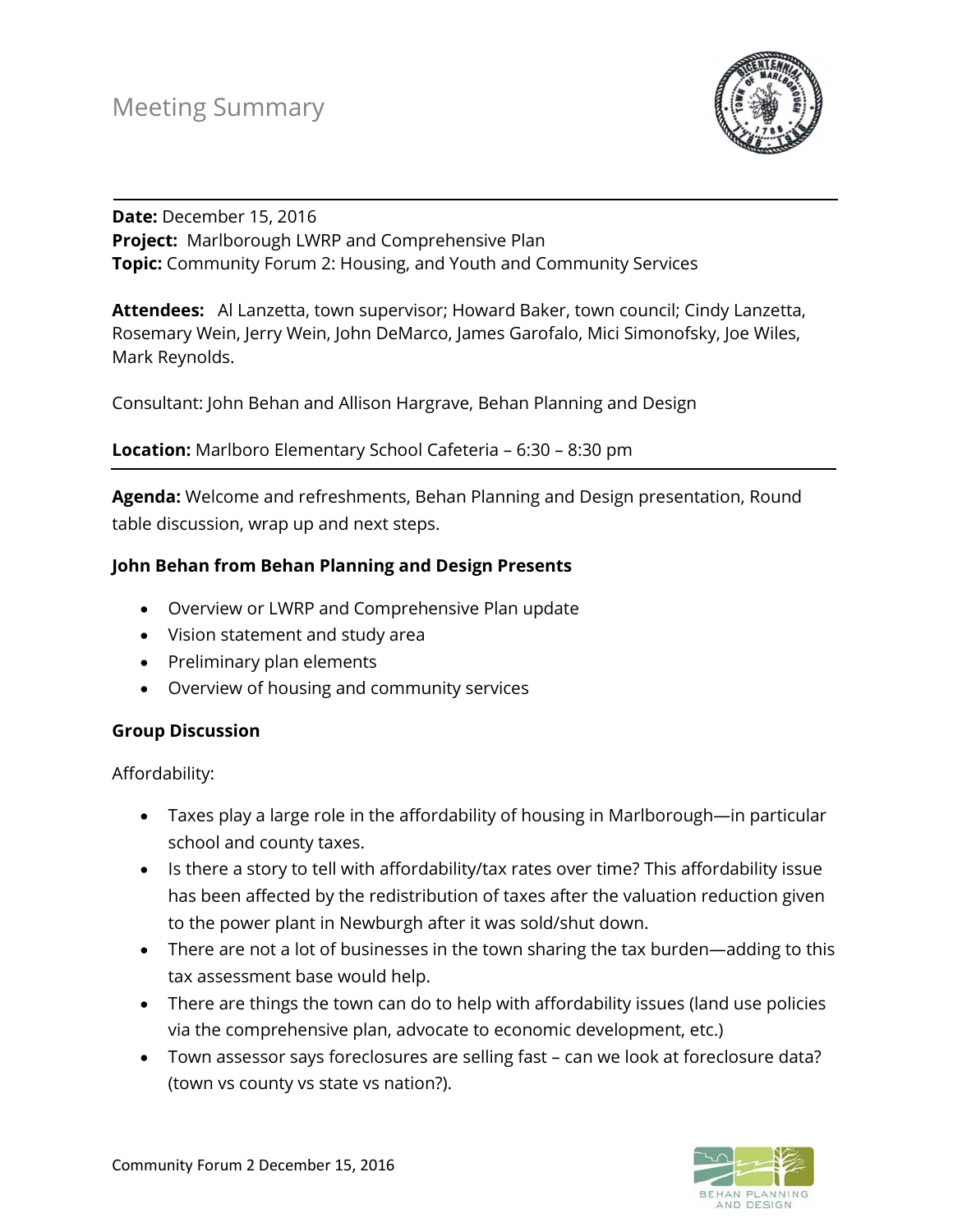# Meeting Summary



## Community Services

- There are a lot of activities for seniors like bingo and trips, but not active/ exercise activities.
- Transportation costs are an issue for seniors e.g., cabs to grocery stores are expensive.
- Town sponsored activities at TOMVAC center (ZUMBA, martial arts, etc.), but the building is for sale. Discourages new activities/classes to locate here for fear the building would be sold.
- There was a discussion among the attendees that the TOMVAC is a good location for recreational activities.

## Community Youth Services:

- High interest in a "drop-in" type facility for teens like that established in Woodstock would give kids in town who don't play sports a safe place to go.
- Location is a problem Need a place to put it- preferably in a central location where kids can walk to it -- (near high school, library, in a hamlet).
- Doesn't have to be huge—does not have to be a full service recreation center more of a coffee house type of setting with places for activities, a place where kids can connect with a potential job (job board).
- Long term would need funding for employees (could be staffed initially with volunteers, high schoolers for National Honors Society who need volunteer hours). Funding could come from county youth bureau, department of social services, donors, etc.
- Different ages have different recreational needs, there is a need for services for younger kids also:
	- o Some parents of younger kids go to Fishkill for play group type of space.
	- o Frida's upstairs has a play are for young kids, a lot of parents go there.
	- o Library has programing for young kids.
- Youth population and enrollment in Marlboro Central School has been declining and is projected to continue to do so. What are the pros and cons of adding more students?
	- o Unit cost per student
	- o Can we find state-level enrollment projections to compare to local trends?
	- o What would the effect on school taxes be if enrollment increased? Or if it continued to drop?